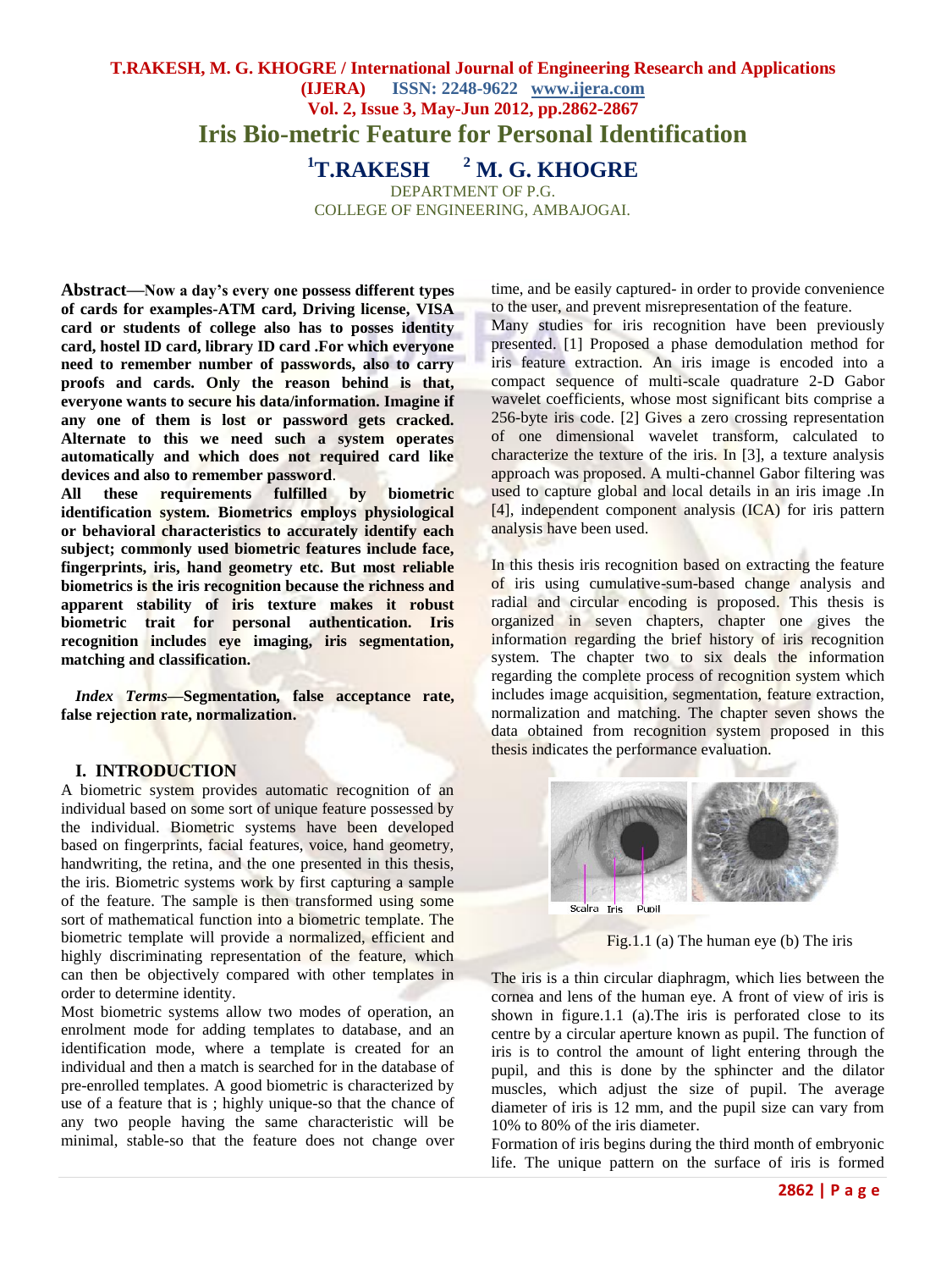## **T.RAKESH, M. G. KHOGRE / International Journal of Engineering Research and Applications (IJERA) ISSN: 2248-9622 www.ijera.com**

**Vol. 2, Issue 3, May-Jun 2012, pp.2862-2867**

during the first year of life, and pigmentation of stoma takes place for the first few years. Formation of unique pattern of iris is random and not related to any generic factors. The only characteristic that is dependent on generics is pigmentation of iris, which determines its color. Due to epigenetic nature if iris pattern, the two eyes of an individual contains completely independent iris patterns, and identical twins possess uncorrelated iris patterns.

The iris consists of a number of layers; the lowest is the epithelium layer, which contains dense pigmentation cells. The stromal layer lies above the epithelium layer, and contains blood vessels, pigment cells and the two muscles. The density of stromal pigmentation determines the color of the iris. The externally visible surface of the multi-layered iris contains two zones, which often differ in colour.An outer ciliary zone and an inner pupilary zone, and these two zones are divided by the collarette – which appears as a zigzag pattern.

The iris is an externally visible and well protected organ whose unique epigenetic pattern remains stable throughout adult life. These characteristics make it very attractive for use as a biometric for identifying individuals. Image processing techniques can be employed to extract the unique iris pattern from a digitized image of eye, and encode it in to biometric template, which can be stored in a database. This biometric template contains an objective mathematical representation of unique information stored in iris, and allows comparisons to be made between templates. When a subject wishes to be identified by iris recognition system, their eye is first photographed, and then a template created for their iris region. This template is then compared with other templates stored in database until either a matching template is found and the subject is identified, or no match is found and the subject remains undefined.

Thus basis of every biometric trait is to get the input signal/image apply some algorithm and extract the prominent feature for person identification/verification. In the identification case, the system is trained with the patterns of several persons. For each person, a template is calculated in training stage. A pattern that is going to be identified is matched against every known template. In the verification case, a person's identity is claimed a priori. The pattern that is verified only is compared with the person's individual template.

Most biometric systems allow two modes of operation, an enrolment mode for adding templates to database, and an identification mode, where a template is created for an individual and then a match is searched for in the database of pre-enrolled templates. Following figure differentiates these enrolment and identification process clearly.



 Fig.1.2 (a) The Enrolment Process (b) The Identification Process

### **II. Image Acquisition**

Mainly two elements are required to acquire image. The first is a physical device that is sensitive to a band and second, called digitizer, is a device for converting the electrical output of physical sensing device into digital form.

Thus image acquisition is to capture a sequence of iris images from the subject using a specifically designed system. Since iris is small in size and dark in color (especially for Asian people), it is difficult to acquire good images for analysis using the standard CCD camera and ordinary lightning. Thus capturing iris images of high quality is one of the major challenges for practical application. When designing an image acquisition apparatus, one should consider three main aspects, namely, the lightning system, the positioning system, and the physical capture system.



Fig.2.1 Typical set up for image acquisition

While grabbing the image following attentions have been taken -High resolution and good sharpness, good lighting condition. High resolution and good sharpness so that desired portion of human eye can be extracted easily in the segmentation process. Good lightning means defocused lamps are used to avoid spotlight effect. Most commonly used lights are LED or IR-LED. IR-LED affects the lens system of eye but gives the sharp image where as simple LED low resolved image and also spotlight effect. A typical set up used for image acquisition is shown in fig.2.1

The iris image should be rich in iris texture as the feature extraction stage depends upon the image quality. Thus, the image is acquired by CCD camera placed at a distance of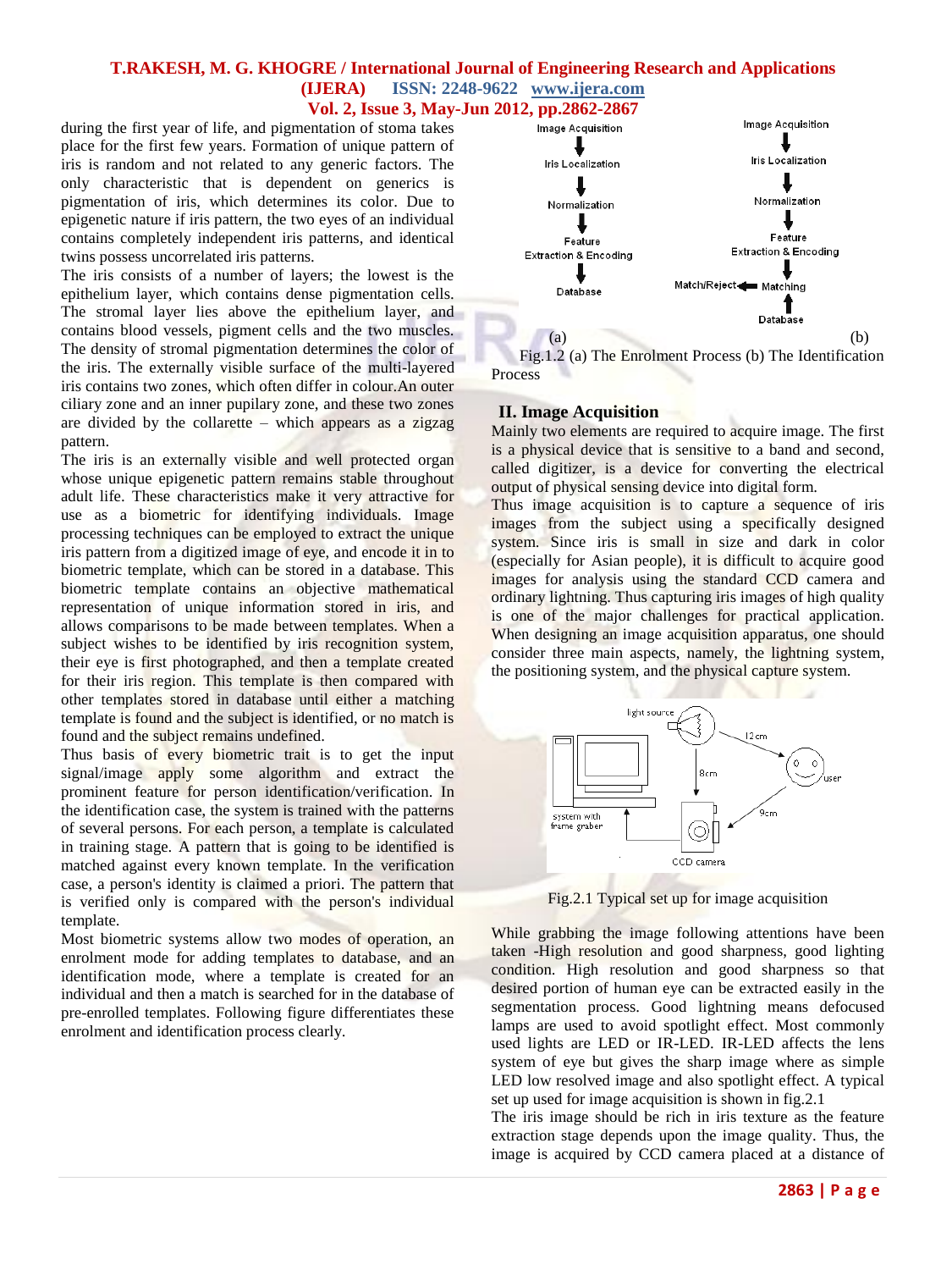### **T.RAKESH, M. G. KHOGRE / International Journal of Engineering Research and Applications (IJERA) ISSN: 2248-9622 www.ijera.com Vol. 2, Issue 3, May-Jun 2012, pp.2862-2867**

approximately 9cm from the user eye. The approximate distance between user and source of light is about 12cm. The following attentions have been taken care at the time of grabbing the image. High resolution and good sharpness: it is necessary for the accurate detection of outer and inner circle boundaries. Good lighting condition: The system of diffused light is used to prevent spotlight effect.

### **III. Image Segmentation**

The second stage of iris recognition is to isolate the actual iris region in a digital eye image. The iris region can be approximated by two circles, one for the iris/sclera boundary and another, interior to first, for the iris/pupil boundary. The eyelids and eyelashes normally occlude the upper and lower parts of the iris region. Also, secular reflections can occur within the iris region corrupting the iris pattern. A technique is required to isolate and exclude these artifacts as well as locating the circular iris region.

The success of segmentation depends on the imaging quality of eye images. The persons with darkly pigmented irises will present very low contrast between the pupil and iris region if imaged under natural light, making segmentation more difficult. The segmentation stage is critical to the success of an iris recognition system, since data that is falsely represented as iris pattern data will corrupt the biometric templates generated ,resulting in poor recognition rates.

In pupil detection, the iris image is converted into grayscale to remove the effect of illumination. As pupil is the largest black area in the intensity image, its edges can be detected easily from the binarized image by using suitable threshold on the intensity image. Thus the first step to find or separate out the pupil apply histogram of input image from which we get threshold value for pupil, then apply edge detection, once edge of pupil find , then center coordinates and radius can be easily find out by following algorithm and code –

1. Find the largest and smallest values for both x and y axis.

2. Add the two x-axis value and divide them by two will gives x- center point.

3. Similarly add two y-axis values, divide it by two, gives ycenter point.

4. Radius is calculated by subtracting minimum value from maximum and divides it by two gives the radius of pupil circle.



Fig 3.1 (a) Canny edge image (b) Only pupil (c) Pupil ring

Eyelash and eyelid always affects the performance of system. The eyelashes are treated as belonging to two types, separable eyelashes, which are isolated in the image, and multiple eyelashes, which are bunched together and overlap in the eye image. In this thesis iris circle diameter is assumed as two times pupil diameter and the noise, eyelash and eyelid, are avoided by considering lower  $180<sup>0</sup>$  portion of iris circle. Hence after segmentation a complete iris part is separate out. Shown below



Fig.3.2 Selected Iris Circle and Iris Part with Eyelashes

#### **IV. Normalization**

Once the iris region is successfully segmented from eye image, the next stage is to transform the iris region so that it has fixed dimensions in order to allow comparisons. The dimensional of the same iris u inconsistencies between eve images are mainly due to the stretching of the iris caused by pupil dilation from varying levels of illumination. Other sources of inconsistency include, varying image distance, rotation of camera, head tilt, and rotation of eye within the eye socket. The normalization process will produce iris regions, which have the same constant dimensions, so that two photographs of same iris under different conditions will have characteristics features at the spatial location.

Another point of note is that the pupil region is not always concentric within the iris region, and usually slightly nasal. This must be taken into account if trying to normalize the doughnut shaped iris region to have constant radius.

$$
I(x(r, \theta), y(r, \theta)) \rightarrow I(r, \theta)
$$
  
with  

$$
x(r, \theta) = (1 - r)x_p(\theta) + rx_l(\theta)
$$

 $y(r, \theta) = (1 - r) y_p(\theta) + r y_l(\theta)$ 

Where  $I(x, y)$  is the iris region image,  $(x, y)$  are the original Cartesian coordinates,  $(r, \theta)$  are the corresponding normalized polar coordinates, and  $x_p$ ,  $y_p$  *and*  $x_l$ ,  $y_l$  are the coordinates of the pupil and iris boundaries along the  $\theta$  direction.



Fig.4.3 Normalized iris part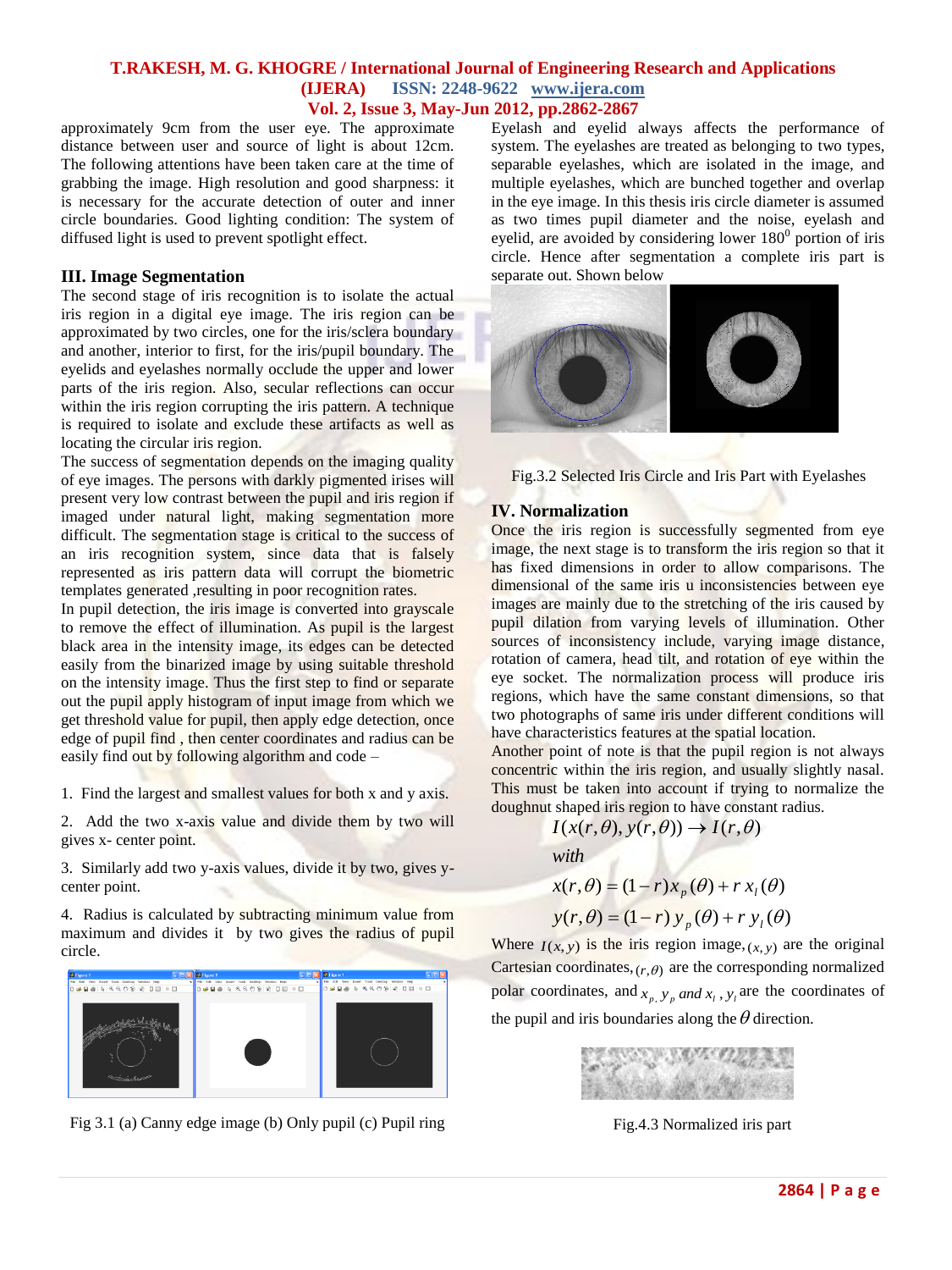# **T.RAKESH, M. G. KHOGRE / International Journal of Engineering Research and Applications (IJERA) ISSN: 2248-9622 www.ijera.com**

## **Vol. 2, Issue 3, May-Jun 2012, pp.2862-2867**

## **V. Feature encoding**

In order to provide accurate recognition of individuals, the most discriminating information present in an iris pattern must be extracted. Only the significant features of iris must be encoded so that comparisons between templates can be made. Most iris recognition system makes use of a band pass decomposition of iris image to create a biometric template.

The template that is generated in the feature encoding process will also need a corresponding matching metric, which gives a measure of similarity between two iris templates. This metric should give one range of values when comparing templates generated from same eye, known as inter-class comparisons, and another range of values when comparing templates created from different irises, known as inter-class comparisons. These two cases should give distinct and separate values, so that a decision can be made with high confidence as to whether two templates are from the same iris, or from two different irises. The feature extraction in this paper is given with the help radial and circular feature method

This approach is based on edge detection .Edges are detected in input image using canny edge detector. After edge detection image is changed to binary format in which white pixels are present on edges and black pixels elsewhere. The number of white pixels in radial direction and on circle of different radius gives important information about iris patterns. Normalized polar iris image will contain only white and black pixels as it is obtained from above edge detected input image. Features from normalized images are extracted in two ways  $-$  (a) radial way (b) circular way.



Fig.5.4 Feature extraction in circular direction

In iris image value of circular feature at particular radius will be considered as sum of white pixels along the circle of that radius. Keeping the meaning of  $S_{r,\theta}$  same the feature of particular radius r will be given as following.

$$
F_r = \sum_{\theta=0}^{2\pi} S_{r,\theta}
$$

Iris code will be considered as sequence of radial and circular features. In this method number of white pixel on radial and circular direction is measured which then indicates

code for that particular eye image. It is obtained by following steps-

> 1. Image in polar form is converted into binary form.



Fig.5.5 Normalized image converted into binary

2. Number of white pixels in radial and circular direction is measured

> White pixels  $[counts] = 1059$ Black pixels  $[x] =$

7041

- 3. Total numbers of white pixels are stored.
- 4. Similar steps from 1 to 3 are followed for both the query and data base image.
- 5. For matching compare the two images by using subtraction of white pixels available in database image from number of white pixels available in query image.



Fig.5.7 Radial Features

### **VI. Matching**

In order to provide accurate recognition of individuals, the most discriminating information present in an iris pattern must be extracted. Only the significant features of the iris must be encoded so that comparisons between templates can be made.

The template that is generated in the feature encoding process will also need a corresponding matching metric, which gives a measure of similarity between two iris templates. This metric should give one range of values when comparing templates generated from the same eye, known as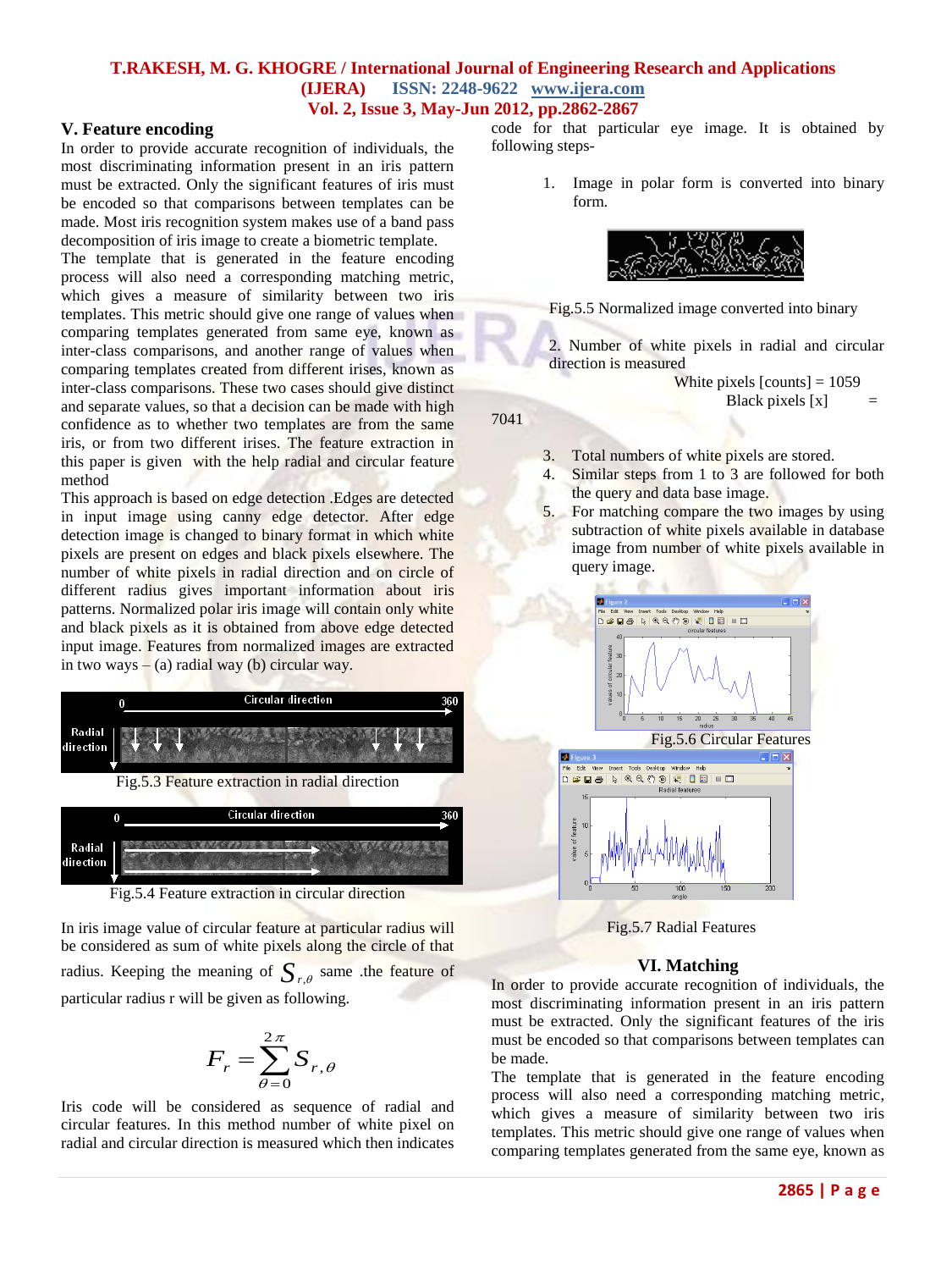### **T.RAKESH, M. G. KHOGRE / International Journal of Engineering Research and Applications (IJERA) ISSN: 2248-9622 www.ijera.com Vol. 2, Issue 3, May-Jun 2012, pp.2862-2867**

intra-class comparisons, and another range of values when comparing templates created from different irises, known as inter-class comparisons. These two cases should give distinct and separate values, so that a decision can be made with high confidence as to whether two templates are from the same iris, or from two different irises.

The Hamming Distance gives a measure of how many bits are the same between two bit patterns. Using the hamming distance of two bit patterns, a decision can be made as to whether the two patterns were generated from different irises or from the same one.

In comparing the bit patterns  $X$  and  $Y$ , the hamming distance, HD, is defined as the sum of disagreeing bits (sum of the exclusive-OR between  $X$  and  $Y$ ) over N, the total number of the bit pattern.

$$
HD = \frac{1}{N} \sum_{j=1}^{N} x_j \left(XOR\right) y_j
$$

Since an individual iris region contains features with high degrees of freedom , each iris region will produce a bit pattern which is independent to that produced by another iris , on the other hand , two iris codes produced from the same iris will be highly correlated .

If two bits patterns are completely independent, such as iris templates generated from different irises, the hamming distance between the two patterns should equal 0.5. This occurs because independence implies the two bit patterns will be totally random, so there is 0.5 chance of setting any bit to 1, and vice versa. Therefore, half of the bits will agree and half will disagree between the two patterns. If two patterns are derived from the same iris, the hamming distance between them will be close to 0.0, since they are highly correlated and the bits should agree between the two iris codes.



Fig.no.6.5 Database images vs. Absolute difference

#### **VII. Performance Evaluation**

The performance of the iris recognition as whole is examined. Tests were carried out to find the best separation. So that the false match and false accept rate is minimized, and to conform that iris recognition can perform accurately as a biometric for recognition of individuals. As well as confirming that the system provides accurate recognition, experiments were also conducted in order to confirm the uniqueness of human iris patterns by deducing the number of degrees of freedom present in iris template representation. The points which decides the performance of systems are-

1. False Acceptance Rate [FAR]

- 2. False Rejection Rate [FRR]
- 3. Accuracy

False Accepting Rate:-The fraction of the number of accepted client patterns divided by the total number of client patterns is called False Rejection Rate (FAR).



False Rejecting Rate:-The fraction of the number of rejected client patterns divided by the total number of client patterns is called False Rejection Rate (FRR).





Fig. no.7.5 FRR Graph

3. Accuracy: The overall accuracy of algorithm is defined as

$$
Accuracy = 100 - \frac{FRR + FAR}{2}
$$